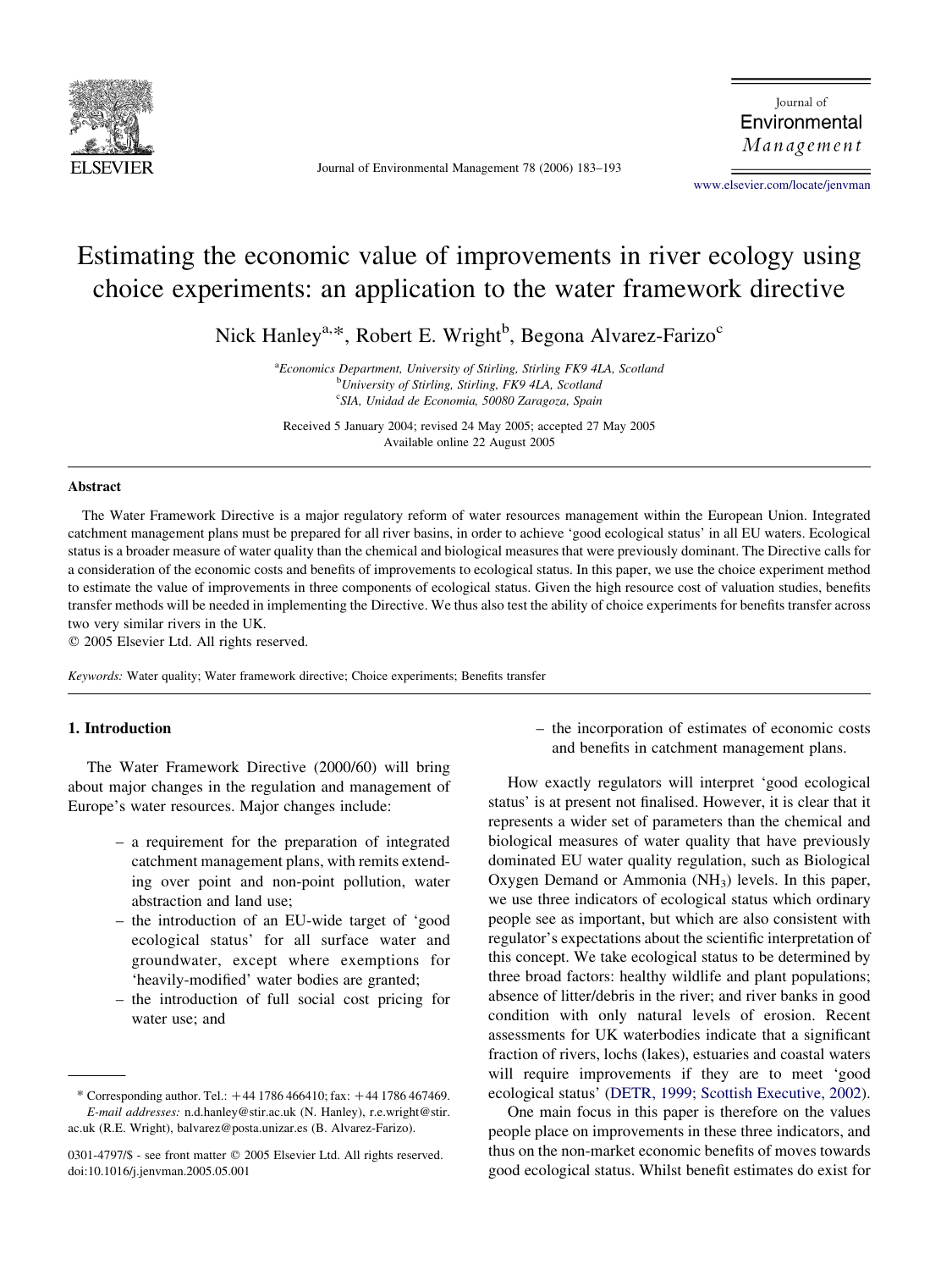implementation of the Water Framework Directive (WFD), these are at present highly incomplete (WRc, 1999; [Scottish](#page-10-0) [Executive, 2002](#page-10-0)). However, we are also interested in the practicalities of environmental management using environmental valuation. Valuation exercises are expensive and time consuming, and regulators are very unlikely to have the time or money to commission original valuation studies for every catchment. Benefits transfer, the process of taking estimates from one context and adjusting and then applying them to another, is therefore likely to be important. Accordingly, we conduct a benefits transfer test across two similar rivers, to see what errors are likely to be experienced if benefits transfer procedures are used as part of implementing the WFD.

In what follows, Section 2 briefly describes the Choice Experiment method of environmental valuation and outlines some current issues in benefits transfer. Section 3 describes the case study rivers and survey design. Section 4 presents results, whilst Section 5 concludes.

## 2. Methodological approach

## 2.1. Choice experiments

The methodology we use to estimate the value of improvements in river ecology is Choice Experiments. Choice experiments (CE) are becoming a popular means of environmental valuation ([Hanley, Mourato and Wright,](#page-9-0) [2001;](#page-9-0) Bennett and Blamey, 2001). Choice experiments are one example of the stated preference approach to environmental valuation, since they involve eliciting responses from individuals in constructed, hypothetical markets, rather than the study of actual behaviour. The Choice Experiment technique is based on random utility theory and the characteristics theory of value: environmental goods are valued in terms of their attributes, by applying probabilistic models to choices between different bundles of attributes. By making one of these attributes a price or cost term, marginal utility estimates can be converted into willingness-to-pay estimates for changes in attribute levels, and welfare estimates obtained for combinations of attribute changes. The decision to use a CE approach here was driven by the desire to estimate values for different component parts, or aspects, of water quality, as interpreted by the WFD. These component parts constitute the attributes in the CE design detailed below.

## 2.2. Previous studies of river ecology changes using choice experiments

Several authors have previously used CE to estimate the value of improvements in river quality. [Adamowicz,](#page-9-0) [Louviere and Williams \(1994\)](#page-9-0) studied people involved in water-based recreation in Alberta. They recruited a sample of 1,232 members of the general public, from which a 45%

response rate was achieved. The attributes used were landscape terrain, fish size, catch rate, water quality, facilities (eg campsite), distance from home and fish species present. The authors found significant effects on utility from changes in fish size, catch rate, water quality and distance from home.

[Burton et al. \(2000\)](#page-9-0) studied public preferences for catchment management plans in the Moore Catchment, Australia. This area is subject to problems of salinity, eutrophication and flooding, which are all linked to farming activities. Two populations were surveyed, one in the city of Perth and one in rural towns. The attributes used were area of farmland affected by salinity, area of farmland planted with trees, ecological impacts on off-farm wetlands, risk of major flood, changes in farm income, and annual contribution to management plan. The main findings were that the importance people placed on the cost attribute depended on their attitudes to environmental responsibility. Adverse impacts on wetlands, and losses (but not gains) in farm incomes also had significant impacts on utility.

[Heberling et al. \(2000\)](#page-10-0) studied the benefits of reducing pollution from acid mine drainage in western and central Pennsylvania. Focus groups helped identify the attributes used in the questionnaire: water quality, miles of river restored, travel time from home to site, easy access points, and household costs. Water quality was measured according to what uses could be made of the stream, and took the levels 'drinkable' and 'fishable' and 'swimmable'. The water quality variables were statistically significant determinants of choice in the majority of models, with costs always being significant.

A closely-related technique to choice experiments is contingent ranking. [Georgiou et al. \(2000\)](#page-9-0) used contingent ranking to estimate the benefits of water quality improvements in the River Tame in Birmingham. People were asked to rank three combinations of four attributes. These were:

- type of fishing (trout/salmon and good game; some game fish species return; a few game fish species return; fish stocks extinct)
- plants and wildlife (otters survive; increase in number and types of insects and greater numbers of bids; more plants and waterfowl; very limited wildlife)
- boating and swimming (both, boating only, swimming only, neither); and
- cost (extra council taxes): £2.50/month, £1.25/month, £0.42/month, zero)

Responses were used to estimate Willingness to Pay for marginal reductions in Biological Oxygen Demand and total ammonia.

Studies using other stated preference techniques to estimate values of ecological changes in river quality may also be found in the literature, notably contingent valuation studies of improvements in low-flow conditions ([Hanley](#page-9-0)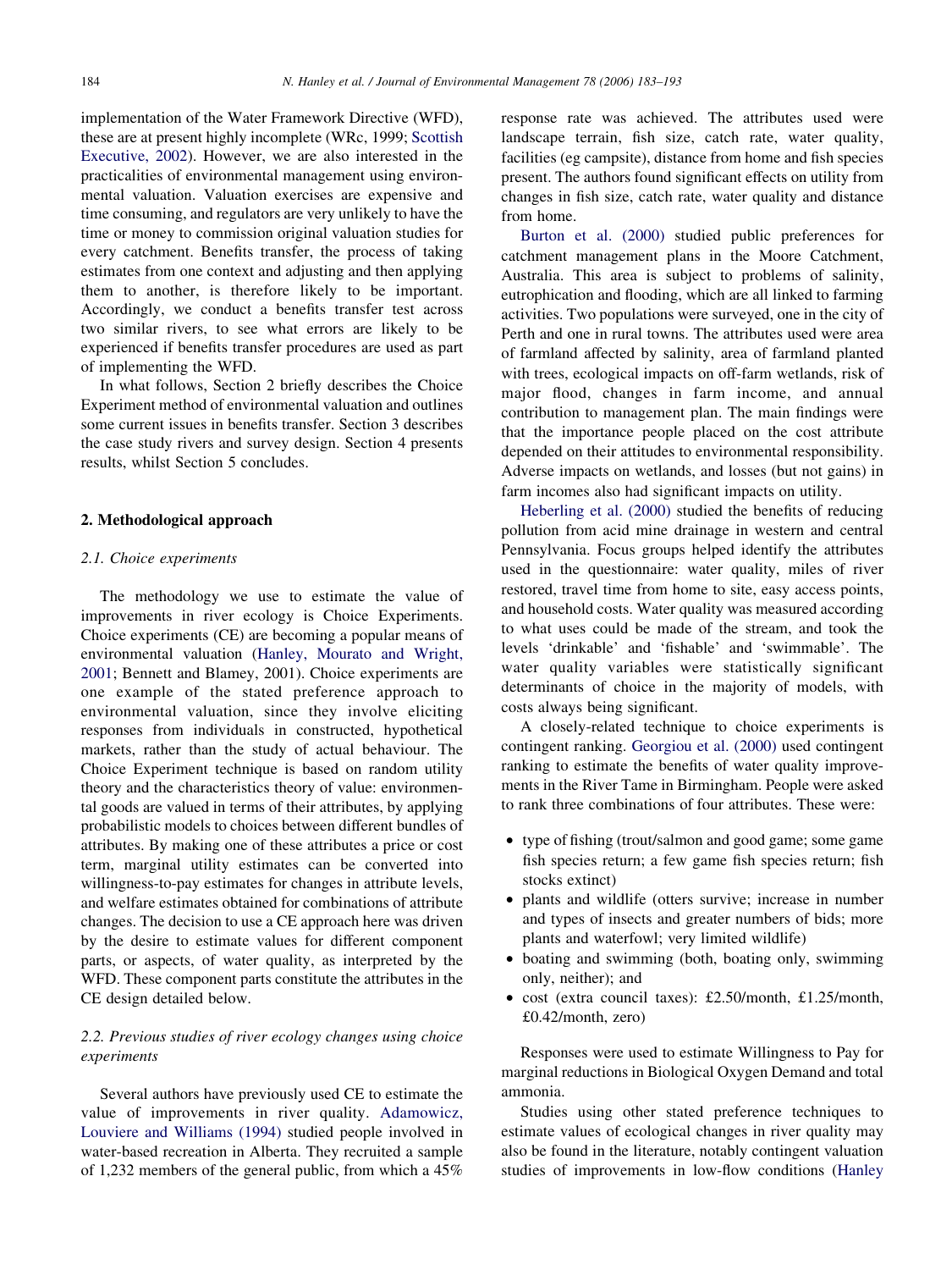[et al., 2003; Garrod and Willis, 1996](#page-9-0)). However, we do not review them here.

A conclusion from this brief review of existing literature is that no study exists which uses choice experiments to estimate the value of improvements in the concept of ecological status as embodied within the Water Framework Directive. Our study is a first step in this policy-relevant direction. Before detailing our study design, however, it is important to review another aspect of environmental valuation relevant to the Directive: Benefits Transfer.

#### 2.3. Benefits transfer

Valuation studies are extensive and time-consuming. For this reason, the policy community has become increasingly interested in benefits transfer techniques [\(Bateman et al.,](#page-9-0) [2002](#page-9-0)). Benefits transfer (BT) is a method for taking value estimates from original studies, and adjusting them for use in some new context. The two main approaches to BT are:

- the transfer of adjusted mean values. Mean Willingness to Pay (WTP) estimates taken from the original study or studies are adjusted to account for differences in the environmental characteristics of the new site/context, and/or for differences in the socio-economic characteristics of the affected population at the new site.
- the transfer of benefit functions. Benefit functions are regression equations which explain variations in WTP and/or preferences across individuals according to variations in socio-economic factors and, in some cases, environmental characteristics. A benefits function can be used to produce estimates of WTP.

In both cases, meta analysis (that is, the quantitative analysis of a collection of past studies) can be used to inform the BT process.

Much academic work has taken place in the past 10 years, testing alternative BT methods, and assessing their accuracy. The academic jury is still 'out' on the validity of BT. Studies by [Bergland et al. \(1995\); Barton \(2002\) and](#page-9-0) [Rozan \(2004\)](#page-9-0) largely reject the validity of benefits transfer, both in terms of the transfer of adjusted mean values and the transfer of benefit functions. [Brouwer \(2000\)](#page-9-0) surveys seven recent benefits transfer studies and finds that the average transfer error is around 20–40% for means and as high as 225% for benefit function transfers, whilst [Ready et al.](#page-10-0) [\(2001\)](#page-10-0) find a transfer error of around 40% in a multi-country study on the health benefits of reduced air pollution. [Shrestha and Loomis \(2001\)](#page-10-0) find an average transfer error of 28% in a meta-analysis model of 131 US recreation studies. As Barton points out, though, even fairly small transfer errors (11–26% in his case) can be rejected using the statistical tests favoured by economists. However, this has not stopped the development of large BT software packages,

such as the EVRI package, developed by Environment Canada, for use in policy analysis.

One debate on-going at present is whether more complex BT approaches necessarily do better than simple ones. Barton (op cit) finds a simple adjusted means transfer gets closer to original site values than the transfer of benefit functions. The opposite finding, however, is reported in [Desvouges et al. \(1998\).](#page-9-0) Finding acceptable benefits transfer methods is essential to the wider use of environmental valuation in policy. However, the standards of accuracy required in academic work may exceed those viewed as tolerable by policy-makers, especially in prioritising or filtering alternative investments in water quality.

## 3. Study design

#### 3.1. Physical context

We located our choice experiment in the context of improvements to the ecology of the River Wear, in County Durham, England; and the River Clyde, in Central Scotland. These were chosen as broadly representative of the kind of waterbodies in the UK where moderate improvements in water quality are likely to be needed in order to meet Good Ecological Status.

The River Wear catchment extends from Burnhope Moor in the Pennines to the North Sea. Population is concentrated in the eastern half of the area, which includes Durham and Sunderland. Throughout much of the 20th century the lower sections of the river were heavily polluted by industry and mining, but have now recovered and support a migratory fishery. The focus for this study is that part of the River Wear which flows through the city of Durham, and which is graded as 'C' on the Environment Agency's General Quality Assessment scheme (interpreted as 'fair' quality). Existing problems include litter, algal growth and acidity problems due to mine drainage. Problems also exist with loss of bankside vegetation, increased erosion, and a decline in habitat and associated fish and wildlife populations. Within the Wear are many man-made structures built in and across river channels. These have important impacts on the way the river functions, altering flows and gravel movements and hindering migration of fish upstream. In terms of recreational uses the River Wear is important as a coarse and game fishery and also as a centre for other water-based recreation (formal and informal). The river also plays an important role in recreation and tourism.

The River Clyde is approximately 121 km long. During its journey from its source in the Beattock Hills to its tidal estuarine limits in Glasgow, its quality varies greatly. Discussion with regulators (the Scottish Environmental Protection Agency) led to the selection of the Clyde from Lanark to Cambuslang Bridge as the area for study. This mainly urbanised stretch has recreational and tourist attractions, and encompasses areas of great beauty like the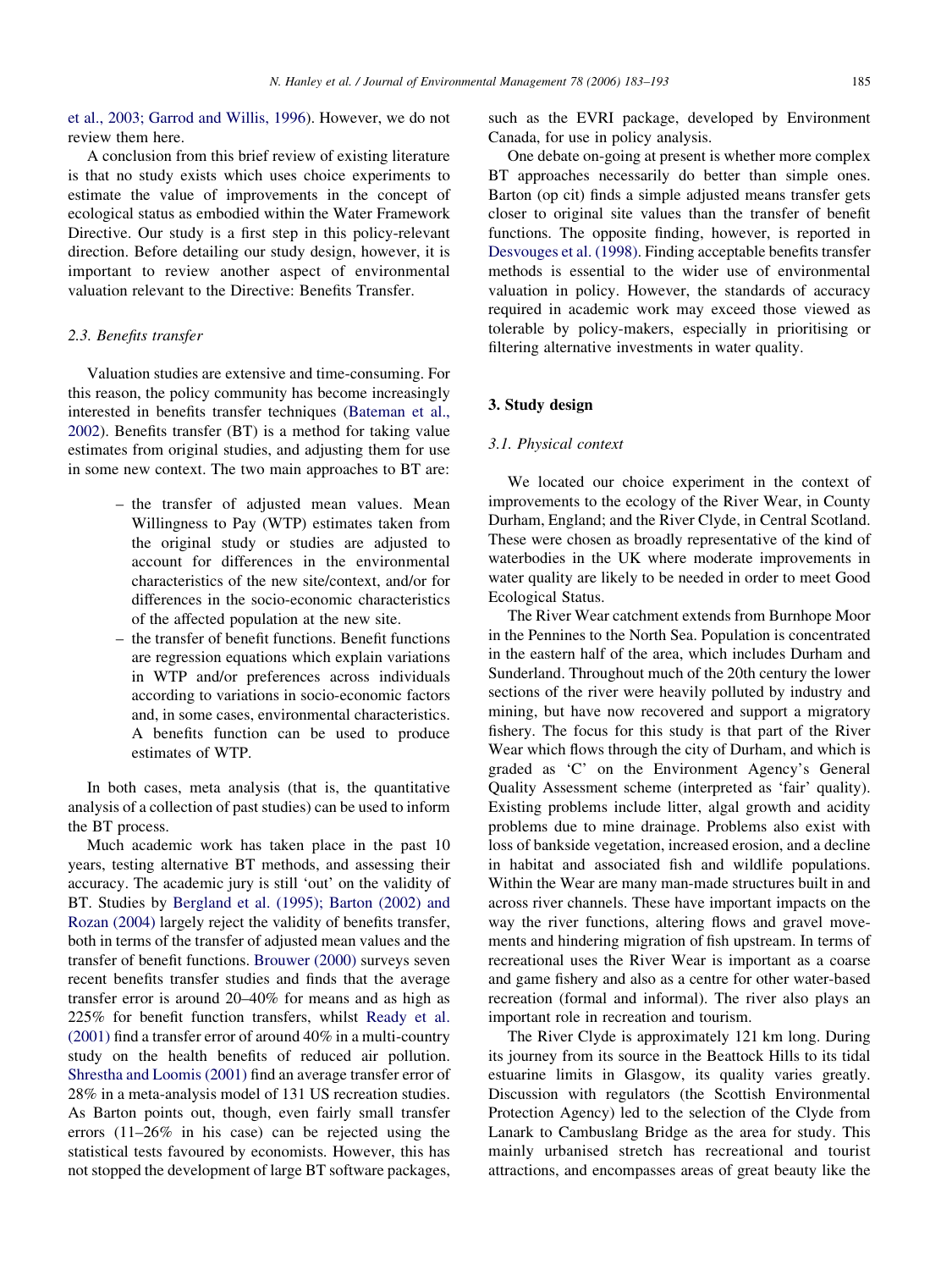|                         | Environmental attributes and levels used in the choice experiment                      |                                                                              |
|-------------------------|----------------------------------------------------------------------------------------|------------------------------------------------------------------------------|
|                         | "GOOD" LEVEL                                                                           | "FAIR" LEVEL                                                                 |
| Ecology                 | • Only course fish (e.g. pike)<br>• A poor range of water plants,<br>insects and birds |                                                                              |
| Aesthetics / Appearance | • No sewage or litter                                                                  | • Some sewage or litter                                                      |
| <b>River Banks</b>      | • Banks with plenty of trees and<br>plants<br>• Only natural erosion                   | • Banks with few trees and<br>plants<br>• Evidence of accelerated<br>erosion |

Fig. 1. Environmental attributes and levels used in the choice experiment.

Falls of Clyde, but also has some of the most problematic stretches in terms of water quality. Most of this section was graded 'B' using the Scottish river classification system, which is equivalent to the 'C' grade for the Wear under the General Quality Assessment classification system (i.e. fair quality, but in need of improvement to reach 'good ecological status').

#### 3.2. Steps in choice experiment design

Focus groups were recruited from local residents living around the two rivers in both case study areas in order to (i) gauge local attitudes to the rivers and to their problems (ii) investigate current uses of the two rivers and (ii) identify the attributes by which the rivers could best be characterised. We also gauged reaction to the idea of the need to pay for improvements in river ecology. As a result of group discussions, backed up by discussion with officers from both the Environment Agency (the regulator in England) and the Scottish Environmental Protection Agency, three river quality attributes were chosen for the CE. These were in-stream ecology, aesthetics/appearance, and bankside conditions, and are shown in detail in Fig. 1. Each attribute was set at one of two levels. The 'fair' level was described in such a way as to be consistent with current conditions on the Rivers Wear and Clyde. The 'good' level was consistent with regulators' expectations as to what will likely constitute good ecological quality status under the Water Framework Directive. Note that none of these attributes are necessarily consistent with what an ecologist would choose in terms of either indicators of the ecological health of a waterbody, or underlying factors driving changes in ecological status: they merely represent the characteristics of 'water quality' as perceived by the general public.

A cost or price attribute was established as higher water rates payments by households to the local sewerage operator, Northumbria Water, for the R Wear sample; and to the local authority (Lanarkshire Council) for the R. Clyde sample<sup>1</sup>. Focus groups generally accepted the idea that improvements had to be paid for, and water rates were viewed as a realistic payment mechanism. The price vector used in the design was  $\{£2, £5, £11, £15, £24\}$ , and was chosen based on previous contingent valuation studies in the UK of river improvements.

Attributes and levels were then assigned into choice sets using a fractional factorial design. Due to the simple nature of the design, blocking of the choice sets (that is, introducing an additional attribute to dis-aggregate choice sets into manageable groups) was not necessary. Each respondent answered 8 choice questions. Each question consisted of a three-way choice: option A and option B,

 $<sup>1</sup>$  Sewage treatment is privatised in England but remains a public service</sup> in Scotland.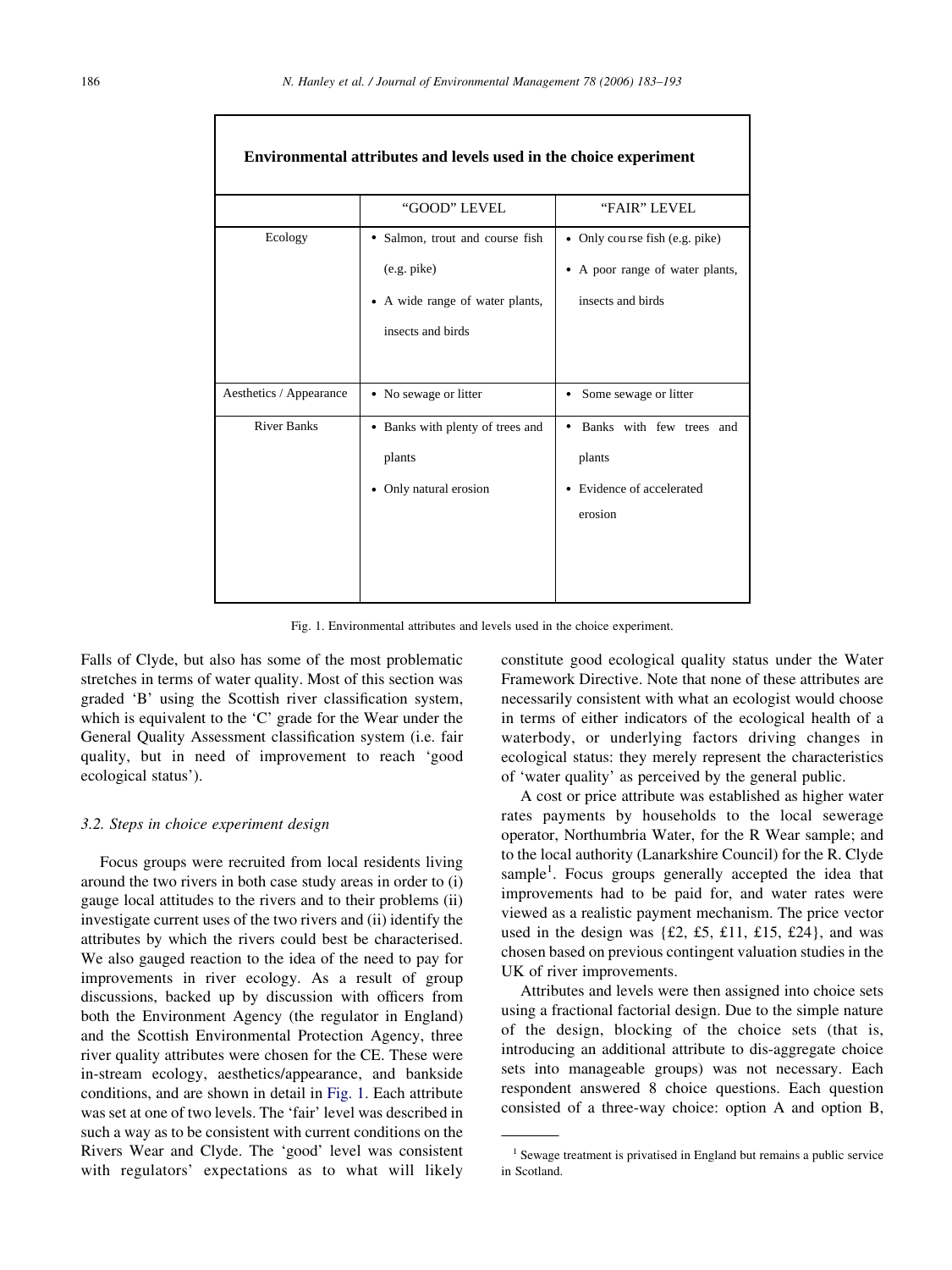which gave an improvement in at least one attribute for a positive cost; and the zero-cost, zero-improvement status quo. Each choice card showed the attribute levels pictorially; a preceding section of the questionnaire explained the importance of each attribute to overall ecological quality<sup>2</sup>. Options A and B can be thought of as representing the outcomes of alternative catchment management plans for each river, with their associated costs.

Sampling was undertaken with a randomised quotasampling approach, using in-house surveys by trained market research personnel in the autumn of 2001. We collected 210 responses for each river. Whilst this sample is rather small, it is comparable to others reported in the CE literature (eg [Hanley et al., 2002; Bergmann et al., 2005](#page-9-0)). A larger sample size would, however, lead to lower standard errors and greater confidence in interpretation of our results.

## 4. Methodology

## 4.1. Statistical model

The method of Choice Experiments is an application of Lancaster's 'characteristics theory of value' combined with 'random utility theory', and is therefore firmly based in economic theory. Individuals are asked to choose between alternative goods, which are described in terms of their attributes, one of which is price (or some proxy for price). Consider the two alternatives case  $(C=2)$ . The underlying utility function of individual  $i$  is of the form:

$$
U_{ij} = U(X_j, P_j) \tag{1a}
$$

$$
U_{ik} = U(X_k, P_k) \tag{1b}
$$

where: ' $X_i$ ' and ' $X_k$ ' are vectors of attributes describing alternatives 'j' and 'k' and ' $P_i$ ' and ' $P_k$ ' are the prices or costs associated with each of the alternatives. Individual 'i' will choose alternative '*j*' over alternative ' $k$ ', if and only if:

$$
U_{ij} > U_{ik}.\tag{2}
$$

That is, the total satisfaction received from 'consuming' alternative 'j' exceeds that received from alternative ' $k$ '. If  $U_{ii}=U_{ik}$  then the individual is indifferent between the two alternatives. If  $U_{ij}=0$  and  $U_{ik}=0$ , then the individual receives no satisfaction from either alternative.

The utility functions associated with the comparison in Eq. (2) may be partitioned into two components:

$$
U_{ij} = V(X_j, P_j) + \varepsilon(X_j, P_j), \tag{3a}
$$

$$
U_{ik} = V(X_k, P_k) + \varepsilon(X_k, P_k),\tag{3b}
$$

where the first term on the right-hand side of each of these

expressions is deterministic and observable (sometimes referred to as an indirect utility function) while the second term is random and unobservable. Ben-Akiva and Lerman (1985) attribute this randomness to a variety of factors, including unobserved attributes, unobserved taste variations and measurement errors. Therefore, the probability that individual 'i' will choose alternative 'i' over alternative 'i' is:

$$
Probi(j|C) = Prob(Vij + \varepsilonij > Vik + \varepsilonik),
$$
\n(4)

where  $C'$  is the complete set of alternatives (in this case two alternatives, 'j' and 'k') and ' $\varepsilon_{ij}$ ' and ' $\varepsilon_{ik}$ ' are error terms.

In order to make Eq. (4) empirically tractable, assumptions must be made regarding the structure of the error terms. The usual assumption is that the errors are Gumbel-distributed and independently and identically distributed. This implies that:

$$
Prob_i(j|C) = \exp(\mu V_{ij})/\Sigma_C \exp(\mu V_{iC}), \qquad (5)
$$

where  $\mu$  is a scale parameter which is inversely proportional to the standard deviation of the error distribution. This parameter cannot be separately identified and is therefore typically assumed to be one. This assumption implies a constant error variance and also implies that as  $\mu \rightarrow \infty$  the model becomes deterministic.

In order to derive an explicit expression for this probability, it is necessary to make an assumption regarding the distribution of the error terms (discussed below). As mentioned above,  $V(\cdot)$  is composed of attributes describing each alternative. If  $V(\cdot)$  is linear in its arguments and additive with a constant term  $(\theta)$  then the indirect utility functions are:

$$
V_{ij} = \theta_0 + \alpha P_j + \beta' X_{ij},\tag{6a}
$$

$$
V_{ik} = \theta_0 + aP_k \beta' X_{ik},\tag{6b}
$$

and Eq. (5) becomes:

$$
\text{Prob}_{i}(j|C) = \exp[\mu(\theta_0 + \alpha P_j + \beta' X_{ij})]/\Sigma_C \exp[\mu(\theta_0 + \alpha P_j + \beta' X_{ij})]
$$
\n
$$
(7)
$$

In order to derive an explicit expression for this probability, it is necessary to know the distribution of the error terms. A typical assumption is that they are independently and identically distributed with an extremevalue (Weibull) distribution. This distribution for the error term implies that the probability of any particular alternative being chosen as the most preferred can be expressed in terms of the logistic distribution, which results in a specification known as the 'conditional logit model' or (less correctly) the 'multinomial logit model' [\(McFadden,](#page-10-0) [1974](#page-10-0)):

 $2$  For a copy of the questionnaire, please contact the corresponding author.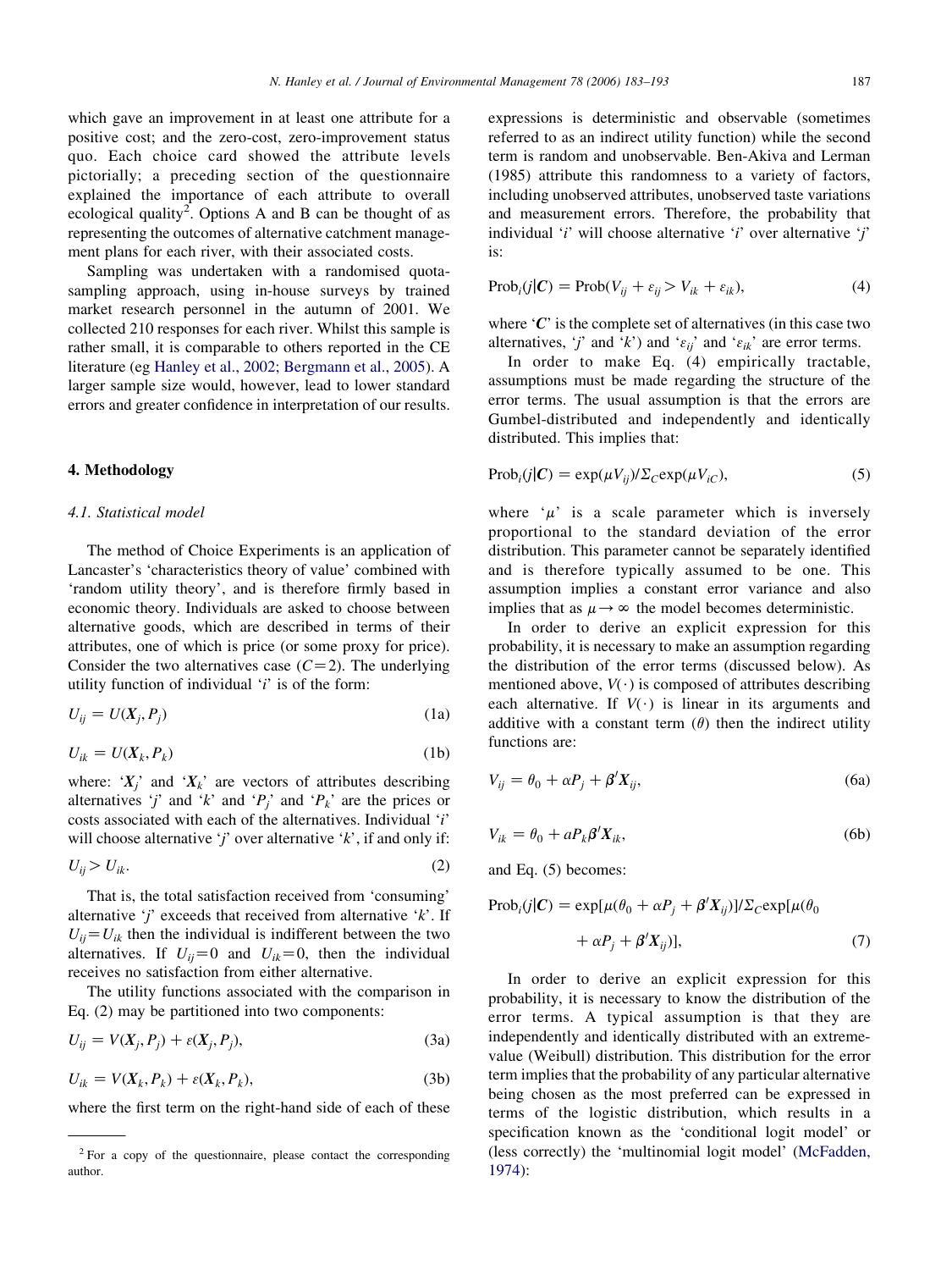Prob( $j|C$ ) = exp( $\theta_0 + \alpha P_j + \beta' X_j$ )/ $\Sigma_C$ exp( $\theta_0 + \alpha P_C$ 

$$
+\beta'X_C.\tag{8}
$$

Eq. (8) can be estimated by conventional maximum likelihood procedures (see Green, 1997). Therefore, standard Likelihood ratio-based tests can be used to test restrictions on the parameters (or group of parameters), to test for differences in parameters across sub-groups (e.g. men versus women), and to evaluate goodness-of-fit (e.g. calculate pseudo  $R^2$ -values)

Individual-specific characteristics (shifters) that affect utility, such as income, education, marital status etc., can also be included in this specification. However, since these characteristics do not vary across the alternatives, such variables cannot be entered into Eq. (8) as linear arguments (e.g. an individual's education is the same regardless of whether he/she chooses alternative '*j*' or '*k*'). Such variables can only be included by interacting them multiplicatively with the attributes or the constant.

[Adamowicz, Louviere and Williams \(1994\)](#page-9-0) show that estimates of consumers surplus associated with changes in the level of attributes can be easily derived from the estimates of this multi-nomial logit model. This calculation is based on an interpretation of the parameter of the price attribute being equal to the marginal utility of income. For the case of two alternatives, this involves summing the marginal values for each attribute when moving from a lower level of the attribute to some higher level of the attribute (for the case of linear demand). More formally, if 'X' is composed of ' $X_1, X_2, ..., X_a$ ' attributes the implicit price (or willingness-to-pay) associated with any individual attribute, 'a' is:

$$
p_a = -\beta_a/\alpha,\tag{9}
$$

where from ' $\alpha$ ' is the parameter estimate of the price variable 'P' and ' $\beta_a$ ' is the parameter estimate of the specific attribute ' $X_a$ '. Standard errors and confidence intervals can also be calculated for these implicit prices, although there is still considerable discussion relating to what is the most appropriate method to use [\(Poe et al., 1994,](#page-10-0) [1997\)](#page-10-0).

#### 4.2. IIA

An important implication of this specification is that selections from the choice set must obey the 'independence from irrelevant alternatives' (IIA) property (or Luce's Choice Axiom; see [Luce, 1959\)](#page-10-0). This property states that the relative probabilities of two options being selected are unaffected by the introduction or removal of other alternatives. This property follows from the independence of the error terms across the different options contained in the choice set. If a violation of the IIA hypothesis is observed, then more complex statistical models are necessary that relax some of the assumptions used. These

include the multinomial probit (Hausman and Wise, 1978), the nested logit [\(Wiseman and Koppelman, 1993\)](#page-10-0), the random parameters logit model [\(Meijer and Rouwendal,](#page-10-0) [2000; Revelt and Train, 1998; Train, 1998; Train, 2003;](#page-10-0) [Wedel and Kamakura, 2000\)](#page-10-0) and the heterogeneous extreme value logit (Allenby and Ginter, 1995). There are numerous formal statistical tests than can be used to test for violations of the IIA assumption, with the test developed by [Hausman](#page-9-0) [and McFadden \(1984\)](#page-9-0) being the most widely used.

#### 4.3. Zero-bids and status quo responses

In most CVM studies a significant proportion of respondents usually report 'zero bids'. Likewise in CE studies it is often the case that a significant proportion of respondents select the 'status quo' option. In this sense, status quo responses are analogous to zero bids. In both cases, this implies that they are not willing-to-pay for the changes specified in the design. Zero bids and status quo responses may be categorised into three types. The first are 'genuine zero bids', where the respondent indicates that they not willing to pay anything because they do not value it in a utility sense. The second are 'protest bids', where the respondent reports a zero bid for reasons other than the respondent placing a zero value on the good in question. For example, the respondent disapproves of the principle of paying for environmental protection since they believe it should be required by law. The third are 'don't know' responses, where the respondent is simply uncertain about the amount they are willing-to-pay, noting that this amount could of course be zero.

Zero bids and status quo responses do not necessarily mean that an individual is unwilling to pay anything. It is likely the case that many of the respondents who report that at not willing-to-pay anything in hypothetical questioning, would actually pay something if they were required to do so 'in reality'. In CVM studies individuals who report zero bids are often excluded from the modelling. That is, the analysis is restricted to only individuals who report positive bids or only to only individuals who report positive bids and genuine zero bids, with individuals who report protest bids or who give 'don't know' responses being excluded (such information can be obtained with ancillary questions).

These empirical strategies are problematic since the samples used may be 'self-selected.' Individuals who report positive and genuine zero bids may be very different to those individuals who report protest bids or 'don't know'. If this is the case, they it is likely the case that any regressionbased modelling aimed at evaluating the impact of factors thought to impact on willingness-to-pay may be biased. [Alvarez-Farizo et al. \(1999\)](#page-9-0) have developed a statistical framework aimed at addressing this form of 'sample selection bias' in the estimation of CVM bid curves. However, the authors are unaware of any research that has tried to apply a similar framework in CE. Such an extension should be possible in principle, although the econometrics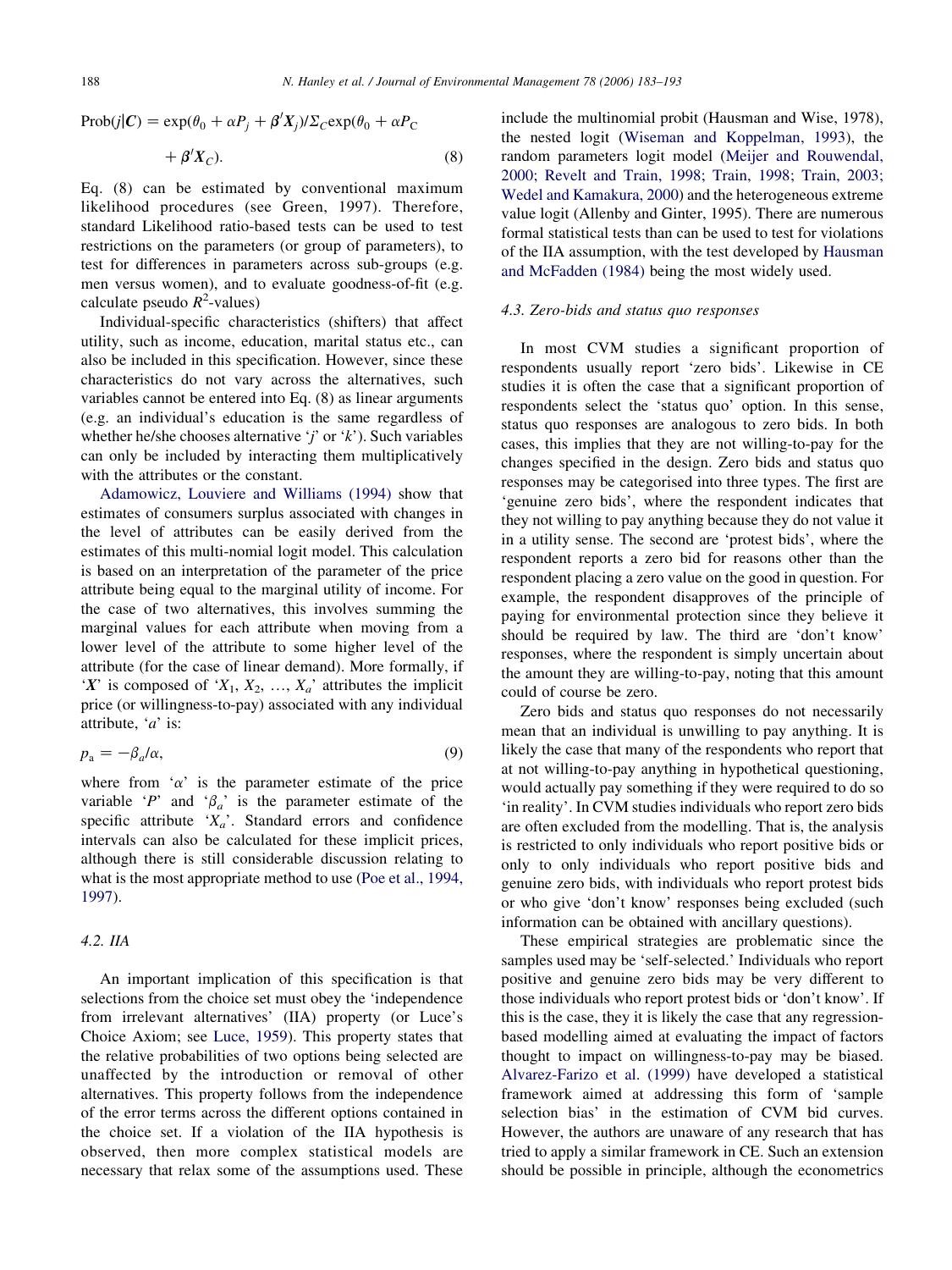required to estimate a model along these lines are not straightforward. No attempt has been made to do this in this paper. Therefore, the reader should keep in mind this potential weakness in the modelling that follows.

#### 4.4. Benefit transfer and pooling

An important concept in environmental economics is the notion of 'benefit transfer'. In a nutshell, benefit transfer is the ability to take the results from one 'study site' and apply them to other 'policy sites'. That is, being able to construct estimates of willingness-to-pay applicable based on set of parameters that applicable to a wide range of sites. In terms the substantive problem considered in this paper, it means being able to take the estimates of willingness-to-pay obtained from the River Wear and apply them to the River Clyde (or vice-versus). The time and cost advantages of being able to do this are obvious.

From a statistical point of view, the assessment of benefit transfer concerns testing for the equality of parameters and willingness-to-pay values 'across equations'. Such tests are straightforward to carryout. In terms of the multi-nominal logit model, the test of the equality of parameters across models is the maximum likelihood extension of the 'Chow test for a structural break' [\(Chow, 1960\)](#page-9-0). The test of equality of willingness-to-pay estimates across models is an application of the 'Wald test for non-linear restrictions' ([Wald, 1939, 1943](#page-10-0)). These tests are described further below and an excellent discussion of the technical details can be found in [Greene \(2003\).](#page-9-0) More generally, applicability of the principle of benefit transfer is based on the extent to which data from different samples can be pooled. These tests provide evidence about whether pooling is 'statistically acceptable' which therefore provides the researcher with 'hard evidence' on whether benefit transfer is advisable.

# 5. Results $3$

Table 1 reports the results of the Hausman test for IIA. This test was carried out on a pooled sample of both survey sites ('Both Rivers') and individually for each survey site ('River Wear' and 'River Clyde'). In all three cases the acceptance of IIA was firmly rejected with the Hausman statistic being very large and statistically significant well below the one per cent level. This suggests that estimating the model as a multi-nomial logit could generate misleading results.

As mentioned above, there are various models that can be used to estimate a CE model in the presence of IIA. The approach that we follow here is the random parameters logit model, which is becoming increasingly popular in applied

| Table 1 |                      |  |
|---------|----------------------|--|
|         | Hausman test for IIA |  |

| (1)         | (2)       | (3)                |
|-------------|-----------|--------------------|
| Sample:     | Statistic | Significance level |
| Both rivers | 124.7     | P < 0.01           |
| River wear  | 104.6     | P < 0.01           |
| River clyde | 35.5      | P < 0.01           |

research. One limitation of the mult-nomial logit model is that it assumes that preferences are homogenous and only one parameter is estimated for each attribute. However, it is likely that preferences differ across individuals. In addition, an individual's preference should not vary across the eight choice set questions they were asked in the survey. The random parameters logit model allows for such variation in preferences across individuals and adjusts for error correlation across the choices made by each individual. Application requires assumptions being made about the distribution of preferences. It is assumed that preferences relating to the three attributes are heterogeneous and follow a normal distribution while preferences towards price are assumed to be homogenous. Therefore, separate parameters are estimated for each individual for each of the three attributes along with a single parameter for all for price.

Before turning to a discussion of the results, it is worth noting that in the River Wear sample, 23.8 per cent of respondents selected the 'status quo' while in the River Clyde sample 27.1 per cent did so. However, only a small number of individuals selected the 'status quo' for all eight of the choice set questions they were asked. These percentages are lower that what is often the case in CVM studies but are not small, so it is unclear whether the results may be biased because of protest bidding, 'don't know' responding, etc.

The estimates presented below are based on models that do not include any covariates. In a set of models not reported here, a series of respondent-specific control variables were included in the specification. These variables were: Whether the respondent has ever visited the site; household income; amount of water bill, the respondent's age; and whether the respondent has children. Inclusion of these variables did not have much impact on the estimates so the discussion below is based on the 'simplest' model that includes the three attributes  $(a_1, a_2 \text{ and } a_3)$  price  $(p)$  and alternative specific-constants  $[\alpha(A)$  and  $\alpha(B)]$ . These constants can be thought of as representing all other determinants of utility for each option not captured by the attributes.

[Table 2](#page-7-0) presents the estimates of the model. Turning first to the multi-nomial logit estimates [Columns (3), (5) and (7)], in all three samples the three attributes have the expected positive signs and all are statistically significant below the one percent level. Likewise, in all three samples, price has the expected negative sign. However, price is not statistically significant at even the generous ten per cent level in the River

<sup>3</sup> The statistical package LIMDEP with NLOGIT (Version 3) was used to estimate the models and perform the statistical tests [\(Greene, 2003](#page-9-0)).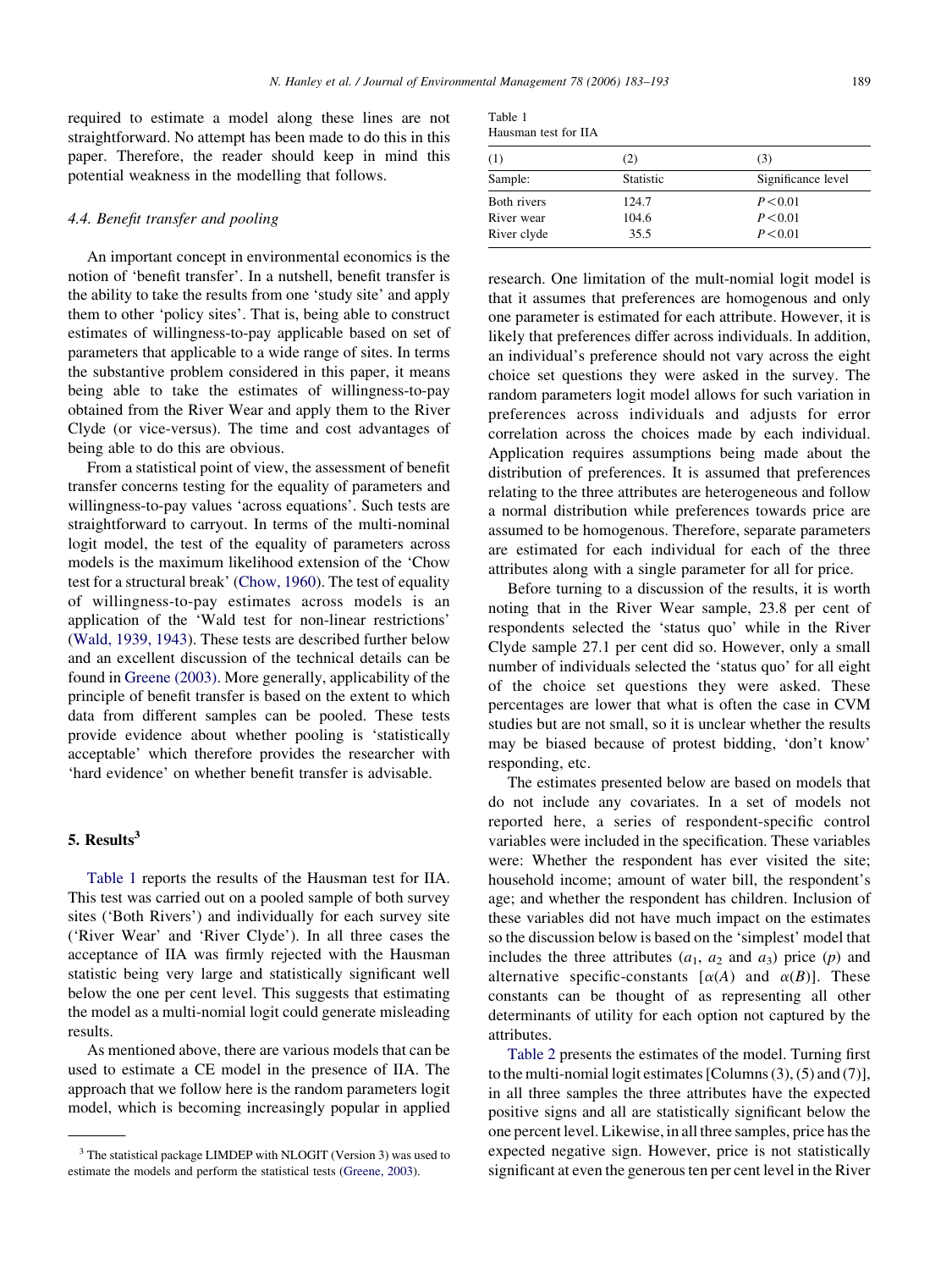<span id="page-7-0"></span>

| Table 2         |  |
|-----------------|--|
| Model estimates |  |

| (1)                                                                                         | (2)                                                                                                              | (3)                                                                                                                                          | (4)                                                                                                                               | (5)                                                                                                                                | (6)                                                                                                                                       | (7)                                                                                                                           | (8)                                                                                                                              |
|---------------------------------------------------------------------------------------------|------------------------------------------------------------------------------------------------------------------|----------------------------------------------------------------------------------------------------------------------------------------------|-----------------------------------------------------------------------------------------------------------------------------------|------------------------------------------------------------------------------------------------------------------------------------|-------------------------------------------------------------------------------------------------------------------------------------------|-------------------------------------------------------------------------------------------------------------------------------|----------------------------------------------------------------------------------------------------------------------------------|
|                                                                                             | Sample:                                                                                                          | <b>Both Rivers</b>                                                                                                                           |                                                                                                                                   | River Wear                                                                                                                         |                                                                                                                                           | River Clyde                                                                                                                   |                                                                                                                                  |
| Estimator                                                                                   |                                                                                                                  | Logit                                                                                                                                        | RP Logit                                                                                                                          | Logit                                                                                                                              | <b>RP</b> Logit                                                                                                                           | Logit                                                                                                                         | RP Logit                                                                                                                         |
| a <sub>1</sub><br>a <sub>2</sub><br>$a_3$<br>$\boldsymbol{p}$<br>$\alpha(A)$<br>$\alpha(B)$ | River Ecology<br>Aesthetics<br><b>Banksides</b><br>Price<br>Constant for<br>Option A<br>Constant for<br>Option B | $0.281***$ [0.034]<br>$0.236***$ [0.36]<br>$0.300***$ [0.025]<br>$-0.028$ <sup>***</sup> [0.005]<br>$0.719***$ [0.063]<br>$0.509***$ [0.074] | $0.336***$ [0.048]<br>$0.290***$ [0.048]<br>$0.362***$ [0.040]<br>$-0.037***$ [0.007]<br>$0.806***$ [0.089]<br>$0.581***$ [0.093] | $0.298***$ [0.048]<br>$0.294***$ [0.053]<br>$0.308***$ [0.036]<br>$-0.048***$ [0.007]<br>$1.022***$ [0.093]<br>$0.0822***$ [0.106] | $0.346***$ [0.066]<br>$0.343***$<br>$[0.071]$<br>$0.340^{***}$ [0.062]<br>$-0.057***$ [0.011]<br>$1.108***$ [0.138]<br>$0.884***$ [0.144] | $0.267***$ [0.048]<br>$0.188***$ [0.050]<br>$0.298***$ [0.036]<br>$-0.089$ [0.065]<br>$0.430***$ [0.08]<br>$0.203***$ [0.104] | $0.333***$ [0.069]<br>$0.246***$ [0.067]<br>$0.370***$ [0.056]<br>$-0.172**$ [0.009]<br>$0.499***$ [0.118]<br>$0.271***$ [0.131] |
|                                                                                             | Standard deviations of parameters                                                                                |                                                                                                                                              |                                                                                                                                   |                                                                                                                                    |                                                                                                                                           |                                                                                                                               |                                                                                                                                  |
| $\sigma(a_1)$<br>$\sigma(a_2)$<br>$\sigma(a_3)$<br>$-2lnL$<br>$\boldsymbol{N}$              | River Ecology<br>Aesthetics<br><b>Banksides</b>                                                                  | 7,021<br>420                                                                                                                                 | $0.501***$ [0.173]<br>$0.682$ [0.191]<br>$0.008$ [0.34]<br>7,014<br>420                                                           | 3,472<br>210                                                                                                                       | $0.512^{**}$ [0.241]<br>$0.533$ [0.328]<br>$0.075$ [0.96]<br>3,470<br>210                                                                 | 3,523<br>210                                                                                                                  | $0.494$ $(0.249)$<br>$0.793***$ [0.252]<br>$0.028$ [0.356]<br>3,517<br>210                                                       |

(1) Standard error in parentheses; (2) '\*' = statistically significant at the 10 per cent level; '\*\*' = 5 per cent level; and '\*\*\*' = 1 per cent level.

Clyde sample [Column (7)]. Turning next to the random parameters logit estimates [Columns (4), (6) and (8)], in all three samples the three attributes have the expected positive signs and all are statistically significant below the one percent level. Therefore, with respect to the attributes both estimators are generating similar results. It is important to note that in the River Clyde sample price is now statistically significant at the five per cent level. These estimates confirm that people 'value' and are prepared to pay for water quality improvements and such improvements are valued 'even more' the lower the cost associated with obtaining them.

Also shown in Table 2 are the standard deviations and standard errors for the parameters of the random parameters logit estimates. It is interesting to note that the standard deviation for the 'river ecology' attribute is statistically significant at the five per cent level or lower in all three samples. The standard deviation for the 'aesthetics' attribute is only statistically significant (below the one percent level) in the River Clyde sample. The standard deviation of the 'banksides' attributes is not statistically significant in any of the samples. These results suggest two things relating to preferences. The first is that the major component of preference heterogeneity is preferences towards 'river ecology'. The second is that preference heterogeneity in the River Clyde sample compared to the River Wear sample is 'larger'. Put slightly differently, preferences appear to be more homogenous amongst River Wear respondents. Of course the key question that needs to be answered is why do preferences differ so much across these sites?

It is clearly the case that if the parameters were identical in numeric values for the River Wear and River Clyde samples then it would be acceptable to estimate the model on the two samples pooled together and apply the results to both sites. That is benefit transfer would be applicable. As mentioned above the degree of similarity between the

parameters can be formally tested by the maximum likelihood analogue of the Chow test. More formally, this test is a test of the difference in the parameters across the two samples:

$$
\beta' s(Wear) - \beta' s(Clyde) = 0 \tag{10}
$$

The results of this test for both the multi-nomial logit and random parameters logit models are shown in [Table 4](#page-8-0). In both cases, the equality of parameters is firmly rejected. The Chi-square values are large and are statistically significant well below the one per cent level. This suggests that the structures of the choice models—which are representative of underlying indirect utility functions are significantly different from each other for the two samples. More generally it suggests that benefit transfer is not advisable.

[Table 4](#page-8-0) reports the implicit prices, along with their standard errors, obtained by applying Eq. (9). These values are the amount of money individuals are willing-to- pay for the specified improvement given in the table. Most of these prices are statistically significant below the one percent. It is important to note that the multinomial logit and random parameter logit models generate a set of implicit prices that are very similar for the River Wear sample [Columns (5) and (6)]. This suggests that preference heterogeneity is likely not a factor of much importance and the prices are robust. For the

Table 3 Likelihood ratio test of parameter equality

| (1)            | 21                    | (3)                     | (4)                   |  |  |
|----------------|-----------------------|-------------------------|-----------------------|--|--|
| Logit          |                       | Random parameters logit |                       |  |  |
| $\chi$ 2 value | Significance<br>level | $\chi$ 2 value          | Significance<br>level |  |  |
| 27.1           | P < 0.01              | 27.8                    | $P \leq 0.01$         |  |  |

(1) Test is:  $\beta$ 's(Wear) -  $\beta$ 's(Clyde) = 0.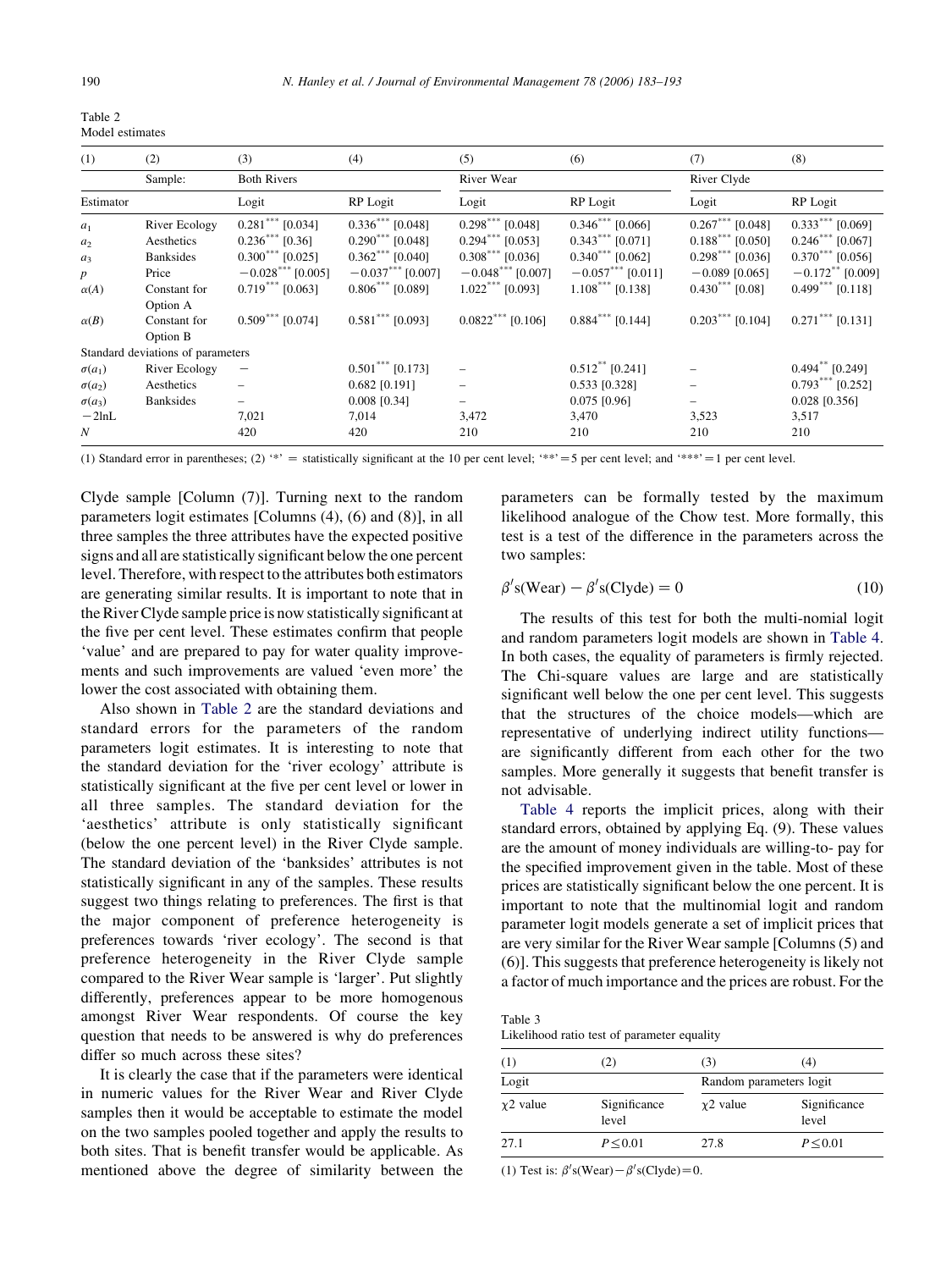<span id="page-8-0"></span>

| Table 4                                                                          |  |
|----------------------------------------------------------------------------------|--|
| Willingness-to-pay (implicit prices) estimates for improvements in water quality |  |

| (1)              | (2)                      | (3)                | (4)                                                       | (5)              | (6)                                                                                | (7)            | (8)                          |
|------------------|--------------------------|--------------------|-----------------------------------------------------------|------------------|------------------------------------------------------------------------------------|----------------|------------------------------|
| Sample:          |                          | <b>Both Rivers</b> |                                                           | River Wear       |                                                                                    | River Clyde    |                              |
| Attribute        | Improvement              | Logit              | RP Logit                                                  | Logit            | RP Logit                                                                           | Logit          | RP Logit                     |
| River Ecology    | From 'fair' to<br>'good' | £20.17*** [3.03]   | £18.19 <sup>**</sup> [2.75]                               | £12.54*** [1.92] | £12.19 <sup>**</sup> [1.99]                                                        | £60.08 [40.13] | £38.70 <sup>**</sup> [16.95] |
| Aesthetics       | From 'fair' to<br>'good' |                    |                                                           |                  | £16.91*** [3.00] £15.68*** [2.62] £12.35*** [2.15] £12.07*** [2.09] £42.38 [29.29] |                | £28.57 [13.05]               |
| <b>Banksides</b> | From 'fair' to<br>'good' |                    | £21.53 <sup>***</sup> [3.48] £19.57 <sup>***</sup> [2.83] |                  | £12.92 <sup>***</sup> [1.92] £12.67 <sup>***</sup> [1.85] £67.08 [47.83]           |                | £42.99 <sup>**</sup> [19.49] |

(1) Standard error in parentheses; (2) '\*' = statistically significant at the 10 per cent level; '\*\*' = 5 per cent level; and '\*\*\*' = 1 per cent level.

River Clyde sample, the multi-nomial logit model generates prices that are not statistically significant to zero [Column (7)]. However, the random parameters logit model gives prices for the River Clyde sample that are statistically significant at the five per cent level [Column (8)]. The fact that these prices are not significant in the multi-nomial logit model but are significant in the random parameters logit model demonstrates the potential importance of controlling for preference heterogeneity in choice experiments.

Ignoring statistical significance for the moment, the point estimates in [Table 3](#page-7-0) suggest that willingness-to-pay is higher in the River Clyde sample compared to the River Wear sample. This is the case for both estimators. It is also interesting to note that for the River Clyde sample the random parameters logit model gives prices that are about two-thirds of those given by the multi-nomial logit model. In the River Clyde sample, controlling for preference heterogeneity 'pushes' the prices closer to those found in the River Wear sample. In other words, controlling for preference heterogeneity appears to increase the probability that benefit transfer is advisable (Table 4).

In order to explore the notion of benefit transfer more formally, Table 5 shows the results of the Wald test aimed at evaluating whether the implicit prices are the same across the two models. More formally, this test is concerned with the difference in the estimated prices:

$$
p_j(\text{Wear}) - p_j(\text{Clyde}) = 0 \tag{11}
$$

This test is carried out for the prices generated by

Table 5 Wald test for willingness-to-pay (implicit price) equality

| (1)                          | (2)                        | (3)                   | (5)                        | (6)                     |
|------------------------------|----------------------------|-----------------------|----------------------------|-------------------------|
| Estimator                    | Logit                      |                       |                            | Random parameters logit |
| Price                        | Wald $\chi$ 2<br>statistic | Significance<br>level | Wald $\chi$ 2<br>statistic | Significance<br>level   |
| River Ecol-<br>$\log y(p_1)$ | 616.6                      | P < 0.01              | 172.2                      | P < 0.01                |
| Aesthetics<br>$(p_2)$        | 194.4                      | $P \leq 0.01$         | 61.4                       | P < 0.01                |
| <b>Banksides</b><br>$(p_3)$  | 795.9                      | P < 0.01              | 234.1                      | P < 0.01                |

Test is:  $p_j(\text{Wear}) - p_j(\text{Clyde}) = 0.$ 

both the multi-nomial logit and random parameters logit models. In all cases, equality of prices is firmly rejected. The Chi-square values are all large and all are statistically significant well below the one per cent level.

## 6. Conclusions

In this paper, we were interested in seeing (1) what values people place on improvements to watercourses such as are envisaged under the Water Framework Directive and (2) whether choice experiments provide encouraging evidence for benefits transfer in this context. With regard to the former point, three attributes were selected to represent the concept of 'good ecological status' under the Directive: river ecology, which represents aquatic life including fish, plants and invertebrates; aesthetics, which represent the amount of litter in the river; and the quality of banksides both in terms of vegetation and in terms of erosion. For the River Wear, we found that people place insignificantly different values on these three aspects of the quality of rivers. One possible interpretation of this is that all three are seen as equally valid indicators of a 'healthy river', which is all people really care about. Another is that the amount of information provided to respondents was insufficient for them to distinguish between the three attributes. Given this finding, it would have in fact been more straightforward to use Contingent Valuation to value the change from fair to good water quality: however, this was not something the researchers could know prior to undertaking the CE. For the River Clyde, larger differences were found in attribute values, with aesthetic improvements being valued appreciably lower than either river ecology or bankside conditions.

The second purpose of this paper was to carry out tests of benefits transfer. This was thought to be important, since the Water Framework Directive will impose a considerable burden on regulators to compare the costs and benefits of river basin management plans. Finding acceptably-accurate means of benefits transfer will be a vital component of this task. We used an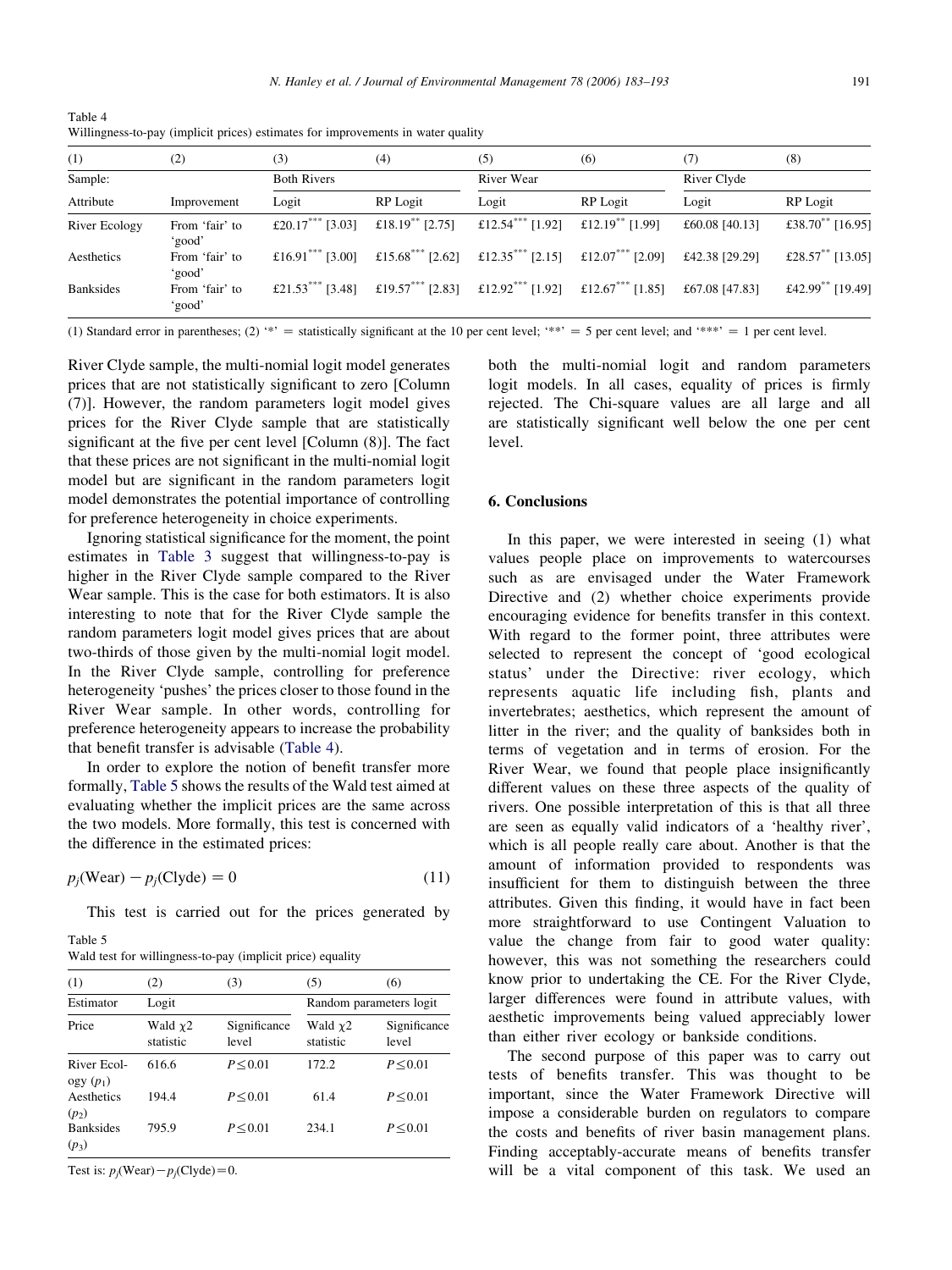<span id="page-9-0"></span>identical survey instrument to value identical improvements on two rivers which are both classified as being of 'fair' quality currently. However, both benefits transfer tests were rejected here: preferences and values differ significantly across the two samples. This is a similar finding to that reached by [Morrison et al. \(2002\),](#page-10-0) who largely reject transferability of values and preferences in a choice experiment study of wetlands conservation in Australia. We found that people living near the Clyde valued improvements to their local river more highly than people in Durham valued identical improvements to their local river; despite the fact that the former sample was lower income than the latter. This is surprising to the extent that the demand for environmental quality is typically assumed to increase with income—although the elasticity of WTP with respect to income is less than one, implying that poorer groups are willing to give up higher fractions of their income for environmental improvements than richer groups ([Kristrom and Reira,](#page-10-0) [1996; Hokby and Soderqvist, 2003](#page-10-0)). This is what we find: people living near the Clyde appear willing to exchange a larger fraction of their income for local environmental improvements than better-off people living near the Wear. Other possible reasons why those living near the Clyde might value improvements more highly than those living near the Wear include differences in quality of nearby rivers (substitute sites), differences between the two rivers in terms of their natural characteristics (eg hydrology, scale), differences in cultural attitudes to the two rivers, and different uses to which the two rivers are currently put.

Finally, work clearly needs to progress on finding acceptable methods of benefits transfer for water quality improvements under the Water Framework Directive, since it is hard to see how it can be fully implemented in Europe without such a benefits transfer system being set up. Choice experiments do seem promising in this regard, since they can incorporate variations in both environmental quality and socio-economic characteristics across sites, which would seem a priori to be the biggest drivers of differences in value. The present study shows that simple choice experiments may not be capable of delivering such benefit transfers within conventional limits of statistical significance. However, it may well be that policy-makers will view much lower levels of accuracy as acceptable in practice. The question is: how close is close enough?

#### Acknowledgements

This paper is based on data collected during a study for the UK Department of the Environment, Food and Rural Affairs. We thank Maggie Dewar for research assistance.

#### References

- Adamowicz, W., Louviere, J., Williams, M., 1994. Combining stated and revealed preference methods for valuing environmental amenities. Journal of Environmental Economics and Management 26, 271–292.
- Allenby, G., Ginter, J., 1995. The effects of in-store displays and feature advertising on consideration sets. International Journal of Research in Marketing 12, 67–80.
- Alvarez-Farizo, B., Hanley, N., Wright, R.E., Macmillan, D., 1999. Estimating the benefits of agri-environmental policy: econometric issues in open-ended contingent valuation studies. Journal of Environmental Planning and Management 42, 23–43.
- Barton, D., 2002. The transferability of benefits transfer. Ecological Economics 42, 147–164.
- Bateman, I., Carson, R., Day, B., Hanemann, M., Hanley, N., Hett, T., Jones-Lee, M., Loomes, G., Mourato, S., Ozdemiroglu, E., Pearce, D. W., Sugden, R., Swanson, J., 2002. Economic Valuation with Stated Preference Techniques: a Manual. Edward Elgar, Cheltenham.
- Bennett, J. and Blamey R., 2001. The Choice Modelling Approach to Non-Market Valuation, Cheltenham UK and Northampton, MA, USA: Edward Elgar.
- Bergland, O., Magnussen, K., Navrud, S., 1995. Benefit Transfer: Testing for Accuracy and Reliability. Discussion Paper #D-03/1995. Department of Economics and Social Sciences, The Agricultural University of Norway.
- Bergmann, A., Hanley, N., Wright, R., 2005. Valuing the attributes of renewable energy investments. Energy Policy forthcoming.
- Brouwer, R., 2000. Environmental value transfer: state of the art and future prospects. Ecological Economics 32 (1), 137–152.
- Burton, M., Marsh, S., Patterson, J., 2000. Community Attitudes towards Water Management in the Moore Catchment. Paper to Agricultural Economics Society conference, Manchester.
- Chow, G., 1960. Tests of equality between sets of coefficients in two tests of equality between sets of coefficients in two linear regressions. Econometrica 28, 591–605.
- Desvouges, W.H., Johnson, F.R., Banzhaf, H.S., 1998. Environmental Policy Analysis with Limited Information. Edward Elgar, Cheltenham.
- DETR, 1999. Prospective costs and benefits of implementing the proposed EU water resources framework directive. Report to DETR, London, prepared by WRc.
- Garrod, G., Willis, K., 1996. Estimating the benefits of environmental enhancement: a case study of the River Darrent. Journal of Environmental Planning and Management 39 (2), 189–203.
- Georgiou, S., Bateman, I., Cole, M., Hadley, D., 2000. Contingent ranking and valuation of water quality improvements. CSERGE discussion paper 2000-18, University of East Anglia.
- Greene, W., 1997. Econometric Analysis, New York: Macmillan.
- Greene, W.H., 2002. NLOGIT (Version 3), Econometric Software Inc. Plainview, New York.
- Greene, W.H., 2003. Econometric Analysis, fifth ed. Prentice Hall, New York.
- Hanley, N., Mourato, S., Wright, R., 2001. Choice modelling approaches: a superior alternative for environmental valuation? Journal of Economic Surveys 15, 3.
- Hanley, N., Wright, R.E., Koop, G., 2002. Modelling recreation demand using choice experiments: rock climbing in Scotland. Environmental and Resource Economics 22, 449–466.
- Hanley, N., Schlapfer, F., Spurgeon, J., 2003. Aggregating the benefits of environmental improvements: distance-decay functions for use and non-use values". Journal of Environmental Management 68, 297–304.
- Hausman, J., Wise, D., 1978. A conditional probit model for qualitative choice: discrete decisions recognizing interdependence and heterogeneous preferences. Econometrica 42, 403–426.
- Hausman, J., McFadden, D., 1984. Specification tests for the multinomial logit model. Econometrica 52, 1219–1240.